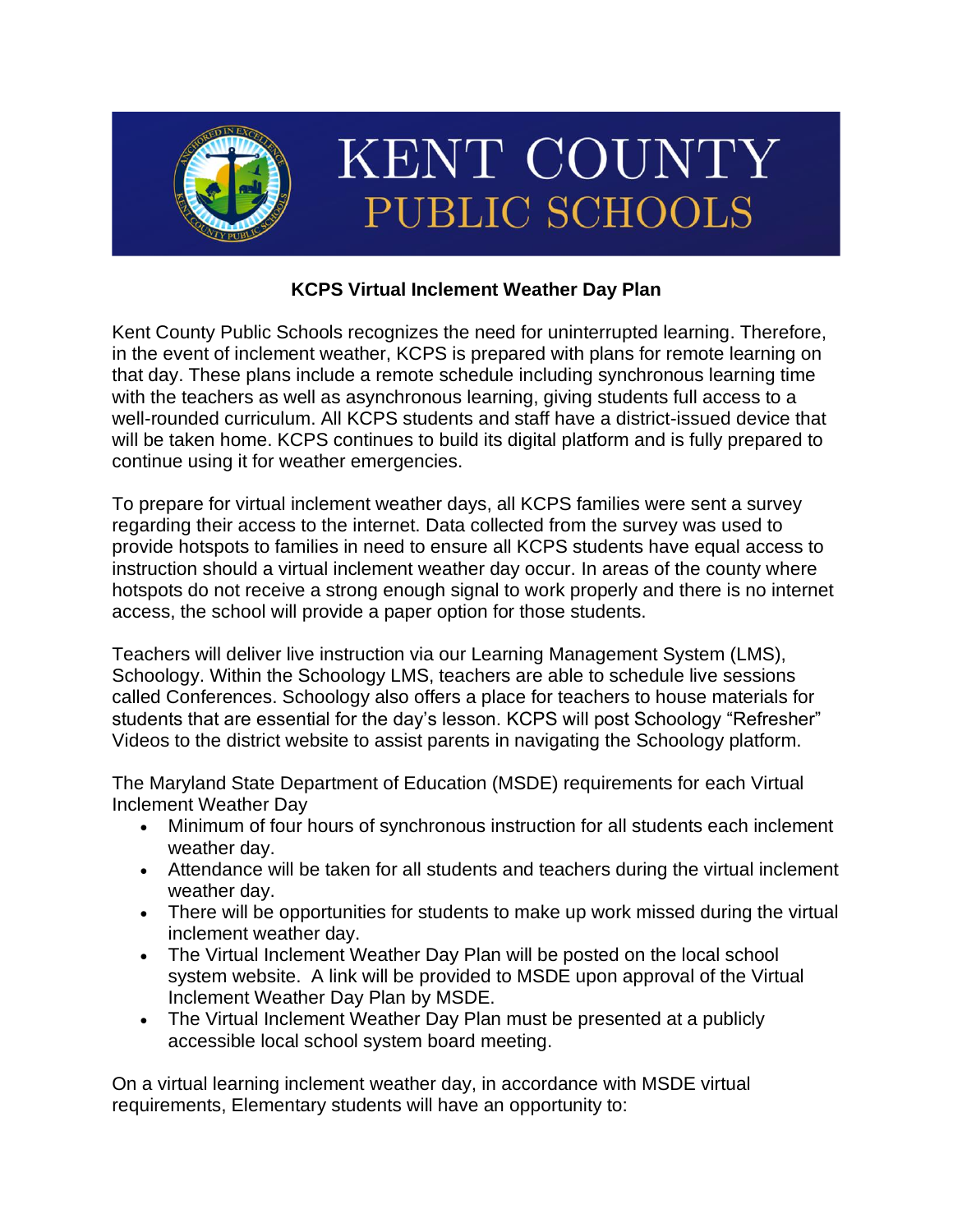- Receive live, remote instruction from their teachers
- Join their classmates for class meetings and social-emotional learning experiences.
- Engage in small groups for instruction as needed.
- Work independently on assignments and projects.
- Take movement breaks and screen breaks throughout the day.
- Have lunch and playtime independently and with family.
- Participate in special area class instruction in art, music, library, and physical education
- Receive Special Education and/or related services

Middle and high school students will have an opportunity to:

- Receive live, remote instruction in all of their courses
- Engage in small groups for instruction as needed.
- Work independently on assignments and projects.
- Take movement, lunch, and screen breaks throughout the day
- Receive Special Education and/or related services

Examples of virtual tools and resources that may be utilized on a virtual inclement weather day:

- $\bullet$  Gizmos
- Illustrative Mathematics K-8
- Lexia Core 5, Lexia PowerUp, Lexia English
- Dreambox
- Imagine Maths
- Imagine Reading and Imagine Language and Literacy

# **Accommodations for Students with Disabilities**

- All special education services will continue as indicated in the student's Individualized Education Plan (IEP) and will be provided through an inclusive setting
- Services will be provided synchronously, asynchronously, and/or through supplemental materials
- Special education teachers and general education will collaborate to ensure that special education students and students with a 504 plan receive accommodations

# **Communication Process**

- KCPS will provide as much notice as possible and at a minimum will inform schools and the community as soon as it is feasible the day before a Virtual Inclement Weather Day will occur.
- The Virtual Inclement Weather Day Plan will be posted on the KCPS main website page after the plan is approved by MSDE.
- Schools will communicate the Virtual Inclement Weather Day Plan along with school-specific details with their staff, students, and families using a variety of strategies which may include student schedules, school-specific information, etc.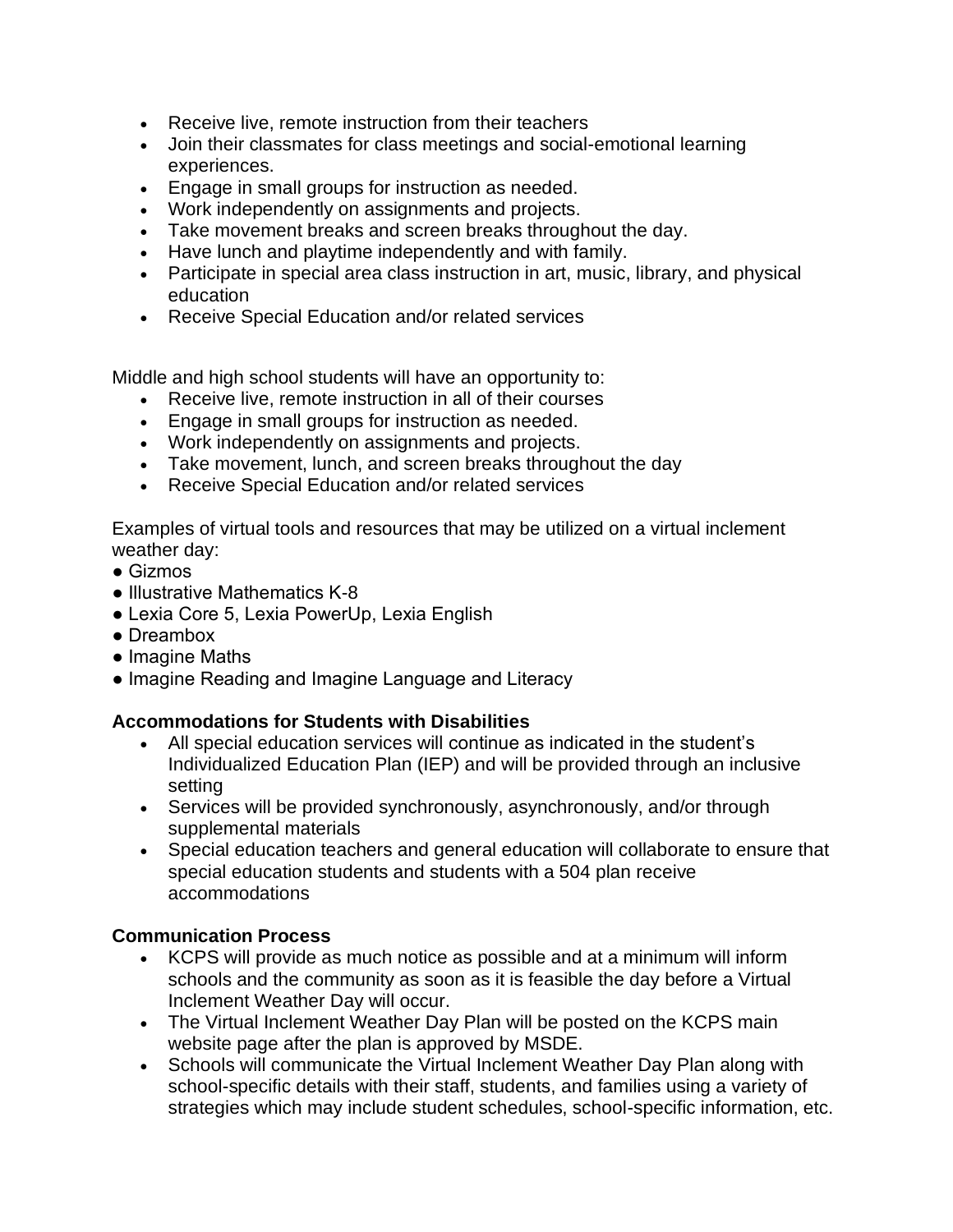### **Attendance Policy for a Virtual Inclement Weather Day**

- Students will be expected to be present for live, synchronous instruction to be counted present.
	- $\circ$  Exception: A student with no internet access due to the location of their home even with a hotspot will be marked present upon submission of the alternative work the following day.
- If a student is absent for instruction their absence will be coded as an excused absence upon completion of the make-up work in accordance with the KCPS Make-Up work policy.

#### **Virtual Day Schedule by Level**

#### **Elementary**

8:00 - 9:00 Related Service Providers will schedule virtual services throughout the day 9:15 - 10:15 Live ELA Instruction/Special Education Services/Small Group Instruction/Related Services

10:30 - 11:30 Live Mathematics Instruction/Special Education Services/Small Group Instruction/Related Services

11:30 - 12:30 Lunch

12:30 - 1:30 Small group/Asynchronous Work/Special Education services for small group and individual instruction/Related Services

1:30 - 2:30 Specials/Related Services

2:30 - 3:30 PLC Work

# **Middle**

| Snow PD        | School PD                           | Time           |
|----------------|-------------------------------------|----------------|
|                | $6th$ 1-2<br>$7th 1-2$<br>$8th$ 3-4 | $8:00 - 9:00$  |
| $\overline{2}$ | $6th$ 3<br>7th 3<br>$8$ th 5        | $9:15 - 10:15$ |
| 3              | 6th4<br>$7th$ 4<br>8th 6            | 10:30 - 11:30  |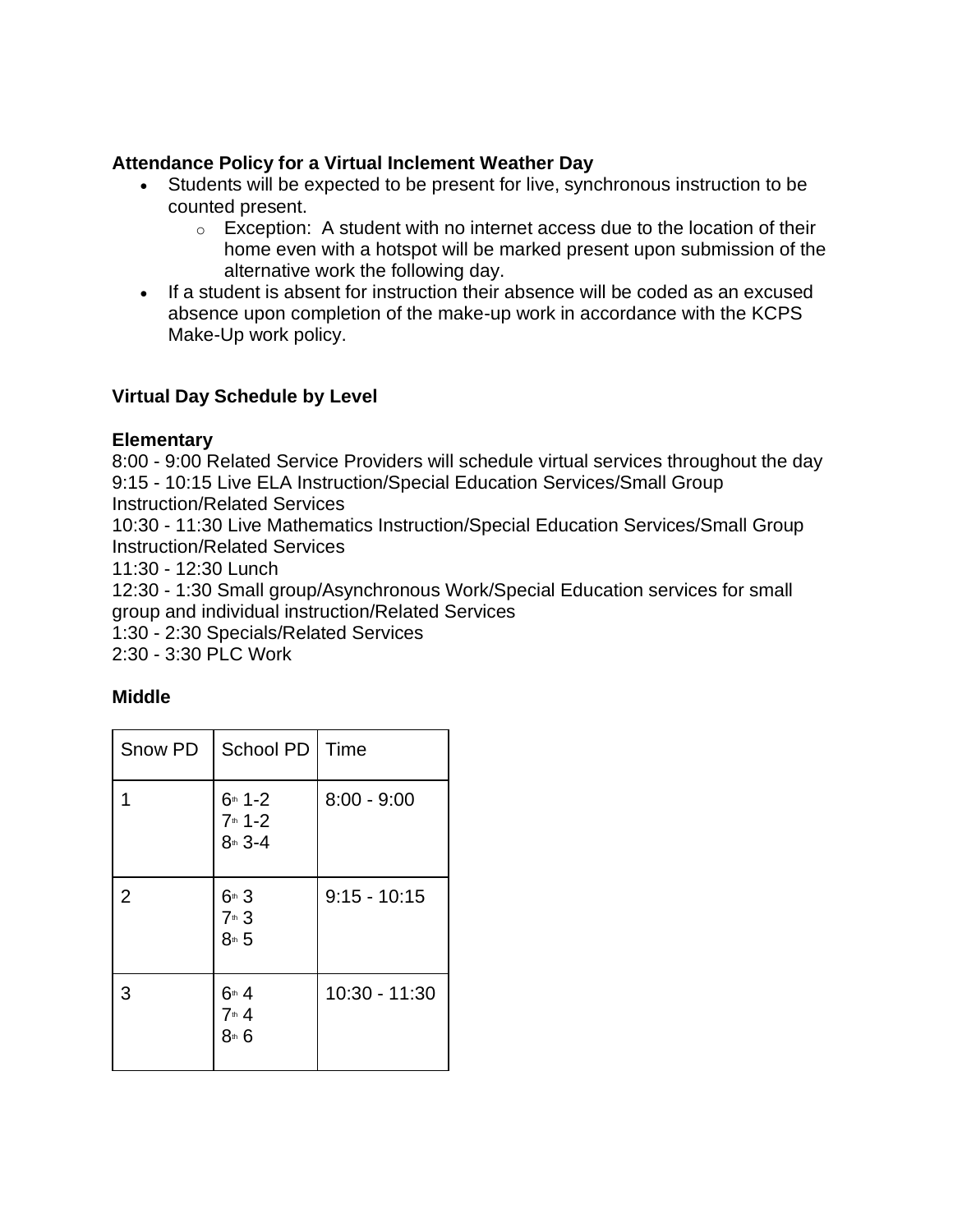| Lunch    | <b>ALL</b>                       | 11:30 - 12:30 |
|----------|----------------------------------|---------------|
| 4        | $6h$ 7-8<br>7th 5-6<br>$8th$ 7-8 | 12:30 - 1:30  |
| PLC Work | <b>ALL</b>                       | $1:45 - 2:30$ |

\*Life Skills and Behavior Support will receive live, synchronous services from 8:00 to 12:00. Lunch will be from 12:00 to 1:00 and students will participate in asynchronous activities from 1:00 to 2:00.

Related Service Providers will schedule virtual services throughout the day.

# **High**

| Snow PD        | Time           |
|----------------|----------------|
| 1              | $8:00 - 9:00$  |
| $\overline{2}$ | $9:15 - 10:15$ |
| 3              | 10:30 - 11:30  |
| Lunch          | 11:30 - 12:30  |